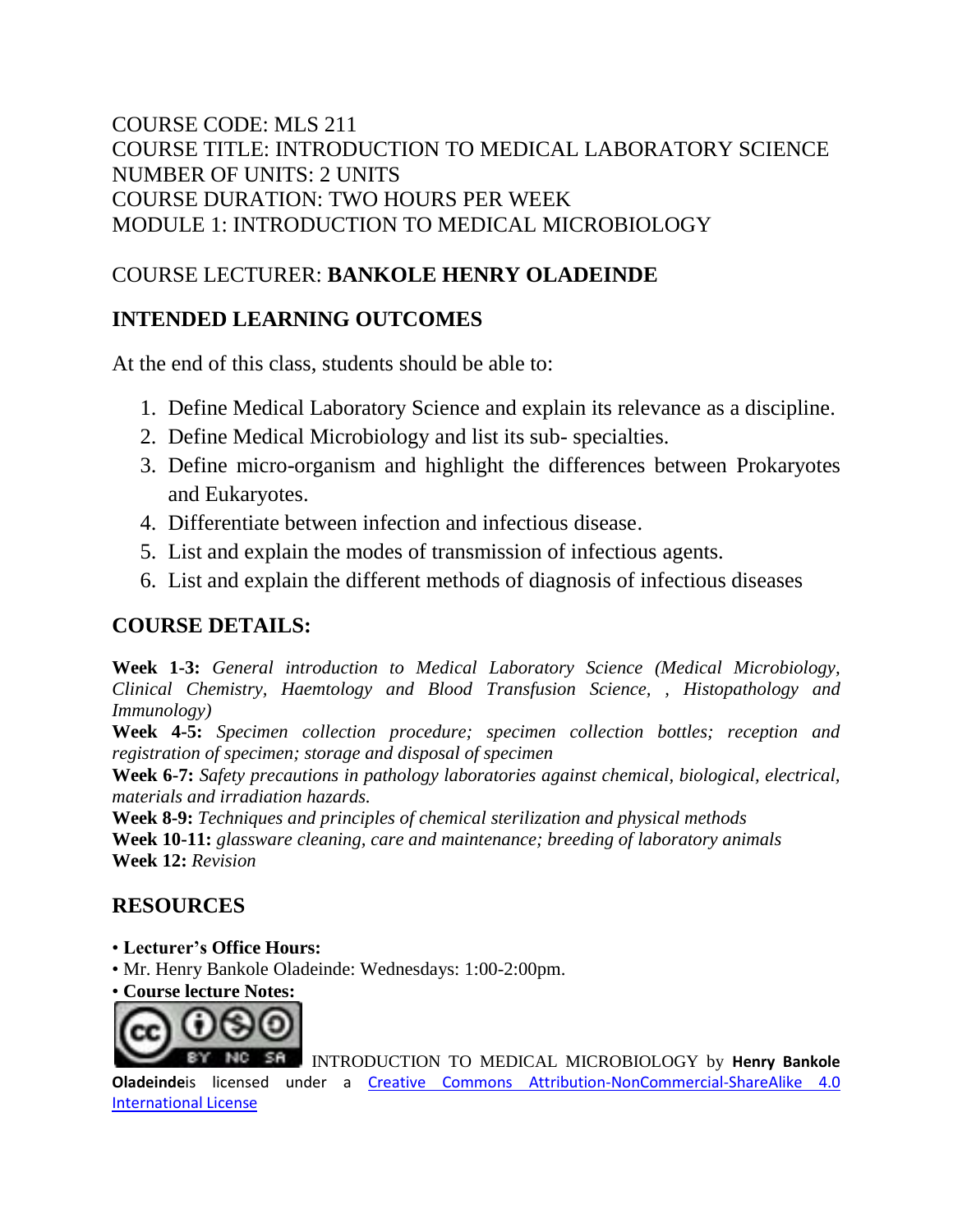#### • **Books:**

*Jawetz, Melnick and Adelbergs Medical Microbiology 26th Edition by Brooks JF, Morse SA, Caroll KC, Mietzner TA, Butel JSMcgraw Hill 2013ISBN: 978-0-07-181578-9*

*Sherris Medical Microbiology 4th Edition by Kenneth J.Ryan and George C. Ray Mcgraw Hill 2004. ISBN: 0-07-150238-6*

#### **Journal**

*Oladeinde BH, Ekejindu IM, Omoregie, Aguh OD. (2015). Awareness and knowledge of ergonomics among medical laboratory scientists in Nigeria. Annals of Medical and Health Science Research 5(6): 423-427.*

#### **Project:**

- Homeworks + Project:  $\sim$  30% of final grade.
- **Exams:**
- Final, comprehensive (according to university schedule): ~ 70% of final grade

#### **Assignments & Grading**

• **Academic Honesty:** All classwork should be done independently, unless explicitly stated otherwise on the assignment handout.

- You may discuss general solution strategies, but must write up the solutions yourself.
- If you discuss any problem with anyone else, you must write their name at the topof your assignment, labeling them "collaborators".

### • **NO LATE HOMEWORKS ACCEPTED**

- Turn in what you have at the time it's due.
- All homeworks are due at the start of class.
- If you will be away, turn in the homework early.

• Late Assignments (projects) will not be accepted, but penalized accordingto the percentages given on the syllabus.

### **PREAMBLE:**

A major threat to the existence of mankind is disease. Disease outcome can be fatal, leading to death in many cases. Man over the years has sought different ways to combating this threat, recording successes in many areas. However, one element that is relevant in the fight against a disease is the knowledge of the cause of the disease, as one can hardly contend with what is unknown.

Medical Laboratory Science is concerned with the analysis of clinical specimen (urine, blood, stool, peritoneal fluid, synovial fluid e.t.c) with the aim of identifying thecause/s of disease conditions. It is pivotal to the effective management of diseases as reports shows that over 60 percent of decision relating to hospital admissions, prescribed medicals and discharge of patients depends on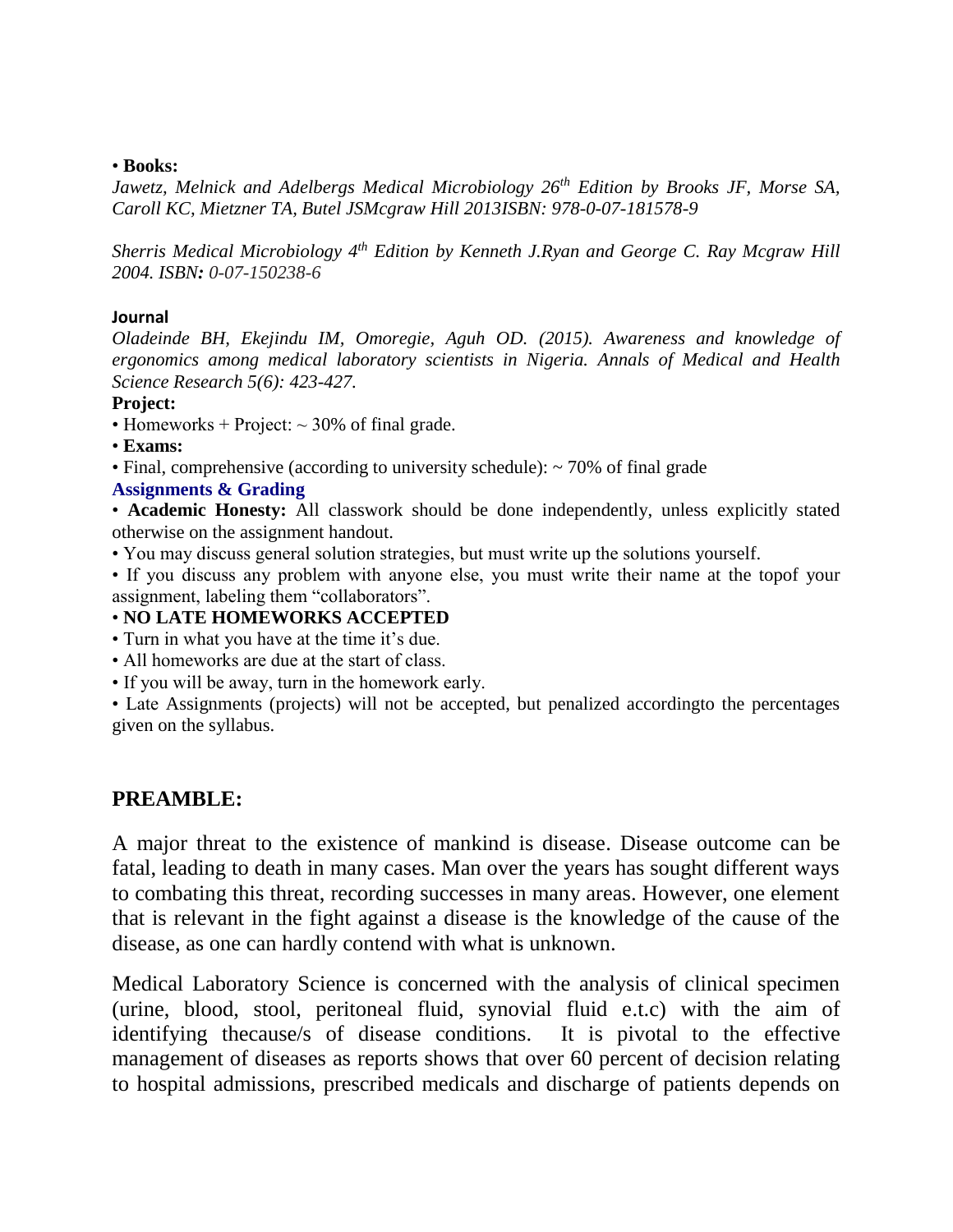laboratory data. Medical laboratory science as a discipline is thus a fulcrum for practice of modern day medicine. One trained to perform the function above is regarded as a Medical Laboratory Scientist or a Clinical Laboratory Scientist.

Medical Laboratory Science has many specialties. They include Medical Microbiology, Chemical Pathology, Hematology and Blood transfusion, Histopathology and Immunology. Different specialists work together providing valuable data for management of patient.

Medical Microbiology is the study of micro-organisms, the diseases they cause and host response to these diseases. It is a branch of medical sciences that deals with the etiology, pathogenesis, laboratory diagnosis,treatment and control of infection. Micro-organisms are small (microscopic) organism that may exist in single or multicellular form. They are very small organism that cannot be seen with the naked eyes except with the use of magnifying equipment such as a Microscope. Micro-organisms are ubiquitous and can be found everywhere and anywhere. They can be found in the air, soil, water, animals, and man. Many micro-organisms are known to cause disease conditions in man. Micro-organisms that can cause diseases are termed pathogens.

# **CLASSIFICATION OF MICRO-ORGANISMS**

Based on cellular structure, all cells are divided into two groups, namely prokaryotes and eukaryotes. Micro-organisms are living cells and are also grouped into one of these classes. There are several differences between a prokaryotic and eukaryotic cell. These differences are related to a number of features including size, nature of genetic materials, ribosomes, organelles, presence of introns etc. There are different types of micro-organisms, namely bacteria, viruses, fungi and protozoa.

# **SUB- SPECIALTIES OF MEDICAL MICROBIOLOGY**

There are four other sub-specialties in the field of Medical Microbiology that are related to the study of specific micro-organism that causes diseases in man. These sub-specialties are:

1. **MedicalVirology**: Focuses on the study of viruses and the diseases they cause in man.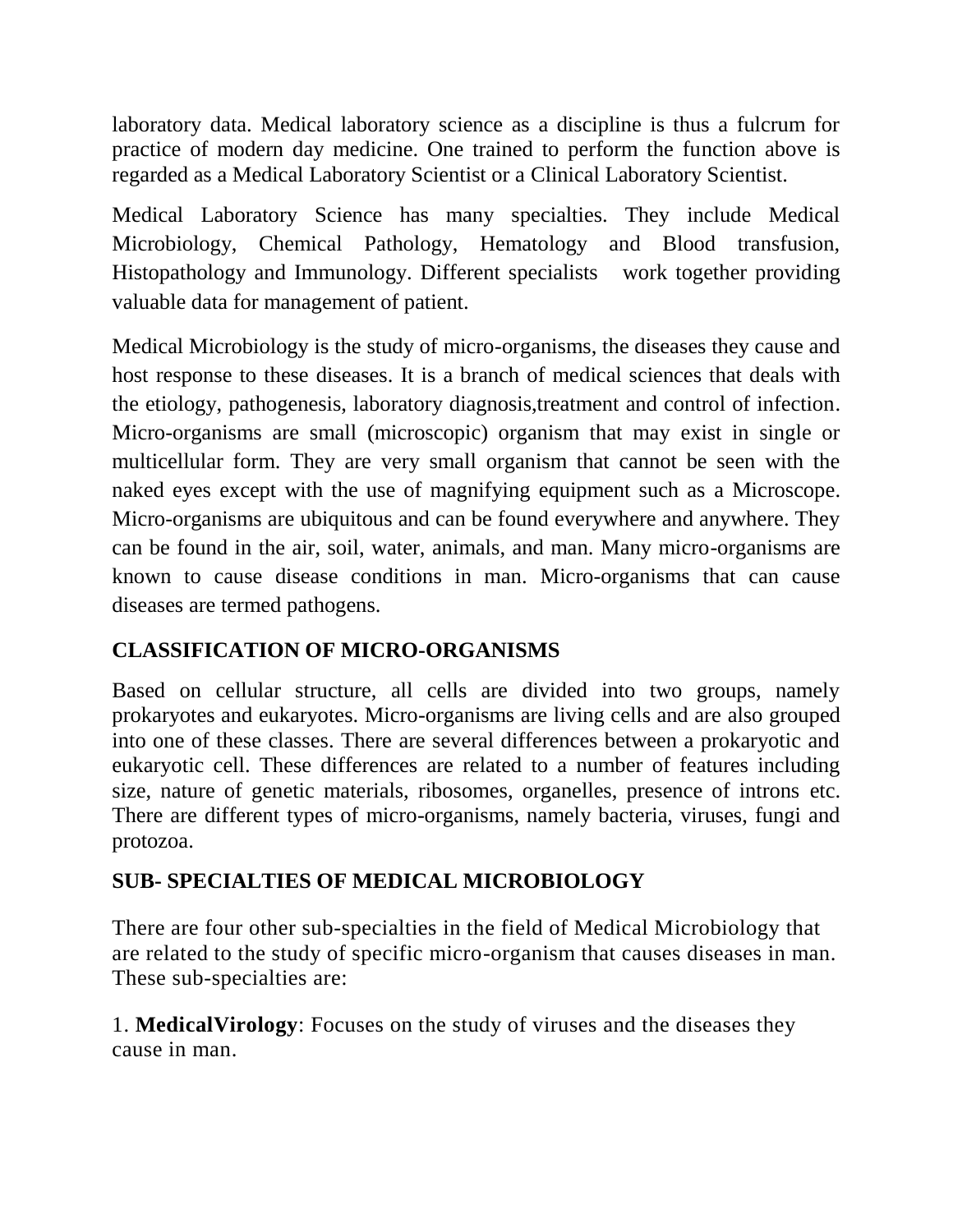2. **MedicalBacteriology**: Focuses on the study of bacteria and the diseases they cause in man

3. **Medical Mycology**: This focuses on the study of fungi that causes disease in man.

4. **MedicalParasitology**: Focuses on the study of parasitic diseases in man

A fifth sub-specialty is Immunology and this is concerned with the study of host response to infectious diseases

## **INFECTION AND INFECTIOUS DISEASE**

Infection is the invasion of a tissue by micro-organisms (bacteria, viruses, fungi etc). An infectious disease is a disorder resulting from the invasion and colonization of tissue by micro-organism (bacteria, fungi, viruses etc). One with an infectious disease typically presents with signs and symptoms of illness. Not all infection leads to infectious disease.

Based on place of acquisition, infection can be classified as

**1. Nosocomial infection.** This is sometimes called Health-care associated infection. This is an infection that is acquired in a hospital or any other health care facility such as clinics, maternity homes, rehabilitation homes etc. Infection can be spread to a susceptible host in a clinical setting through contaminated equipment, beddings, health care staff, another patient, or even in some cases from the patient's own microbiota, particularly after surgery.

2. **Community acquired infection**: This is any infection acquired outside a health care facility. It is also an infection present at the time of admission into a health care facility.

# **MODE OF TRANSMISION OF INFECTIOUS AGENTS**

There are a number of ways through which infectious agents can be transmitted to cause disease. These are;

- 1. Human to human contact: This involves direct body contact with that of an infected person leading to transfer of infective agent.
- 2. Feacal oral route: This involves the ingestion of materials (food, water) that have been contaminated with infective micro-organisms.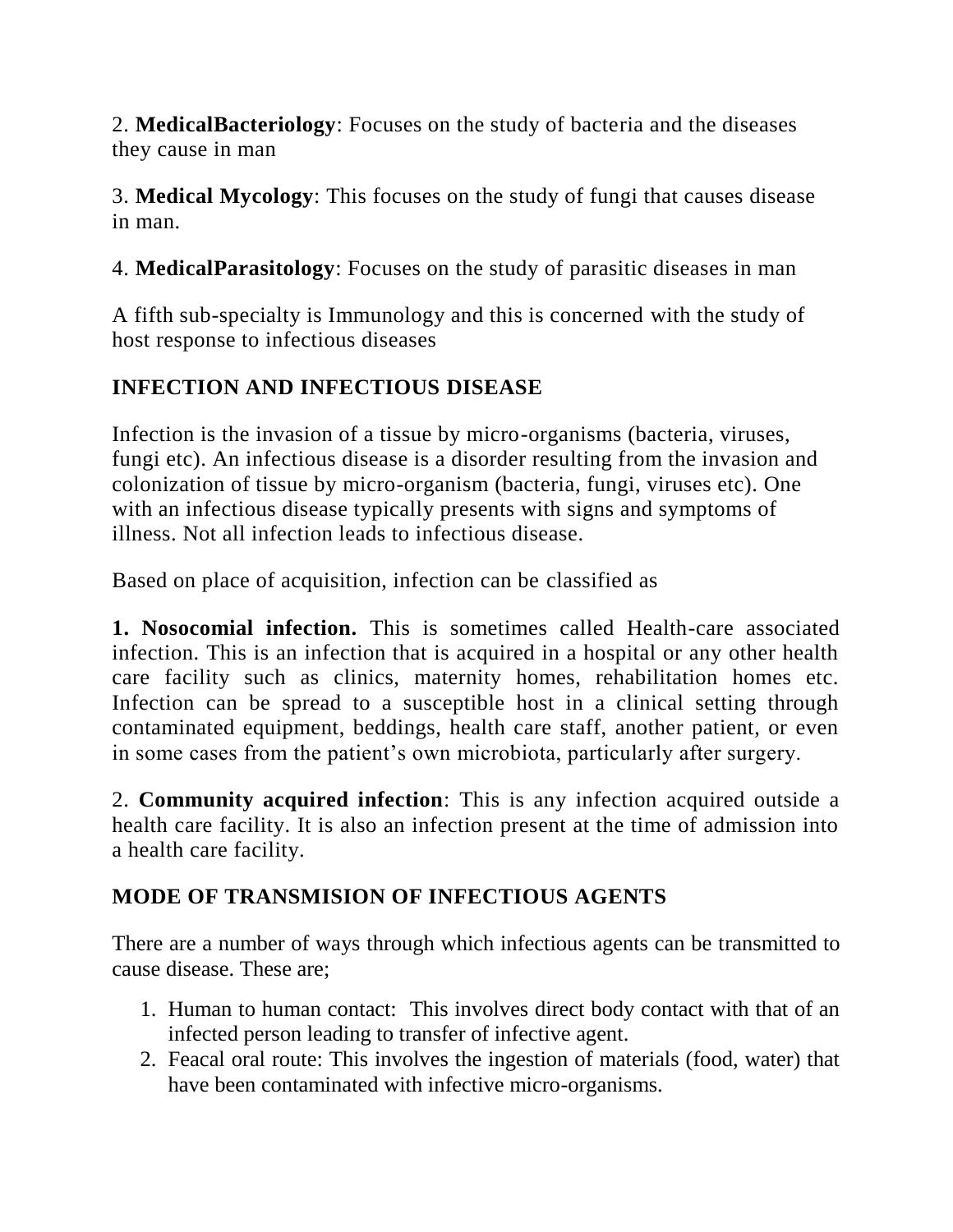- 3. Vertical transmission: This refers to placenta transfer of infectious agents from mother to child.
- 4. Aerosol: Transmission can be through infective airborne droplets. Droplets are formed from infected persons during actions like coughing , sneezing and talking. Inhalation of these droplets that contain infective microorganism by susceptible host can cause infection.
- 5. Vector borne transmission: This occurs when certain vectors such as mosquitoes, rats, fly etc, transmit infective micro-organism to susceptible host.

### **DIAGNOSIS OF INFECTIOUS DISEASES**

Effective management of infectious diseases depends largely on the timely and accurate diagnosis of its etiologic agents. This can be achieved by the use of one or a combination of the following laboratory methods

**Microscopy:** This involves the use of microscope in viewing clinical specimenin other to reveal the presence of inherent micro-organism that may be the cause of disease.

**Serological Technique:**.This relates to procedures that detects specific antigens or antibodies of pathogens in clinical specimens of patients.

**Cultural method:** This employs the use of appropriate culture media in growing and identifying the pathogen in the laboratory.

**Biochemical tests:** These are tests used to confirm the identity of pathogens in the Laboratory. Common biochemical test used in the laboratory include citrate utilization test, coagulase, catalase, indole tests, urease test, oxidase tests and vogue-proskauer tests.

**Nucleic acid detection (Polymerase Chain Reaction):** This is an amplification technique that allows the detection and selective replication of a targeted portion of a genome. Basically, the procedure sets out to amplify small quantity of microbes into several million copies, followed by the detection of nucleic acid on a specialized medium. It is a very sensitive diagnostic method, and often regarded as gold standard for diagnosing several infectious diseases.